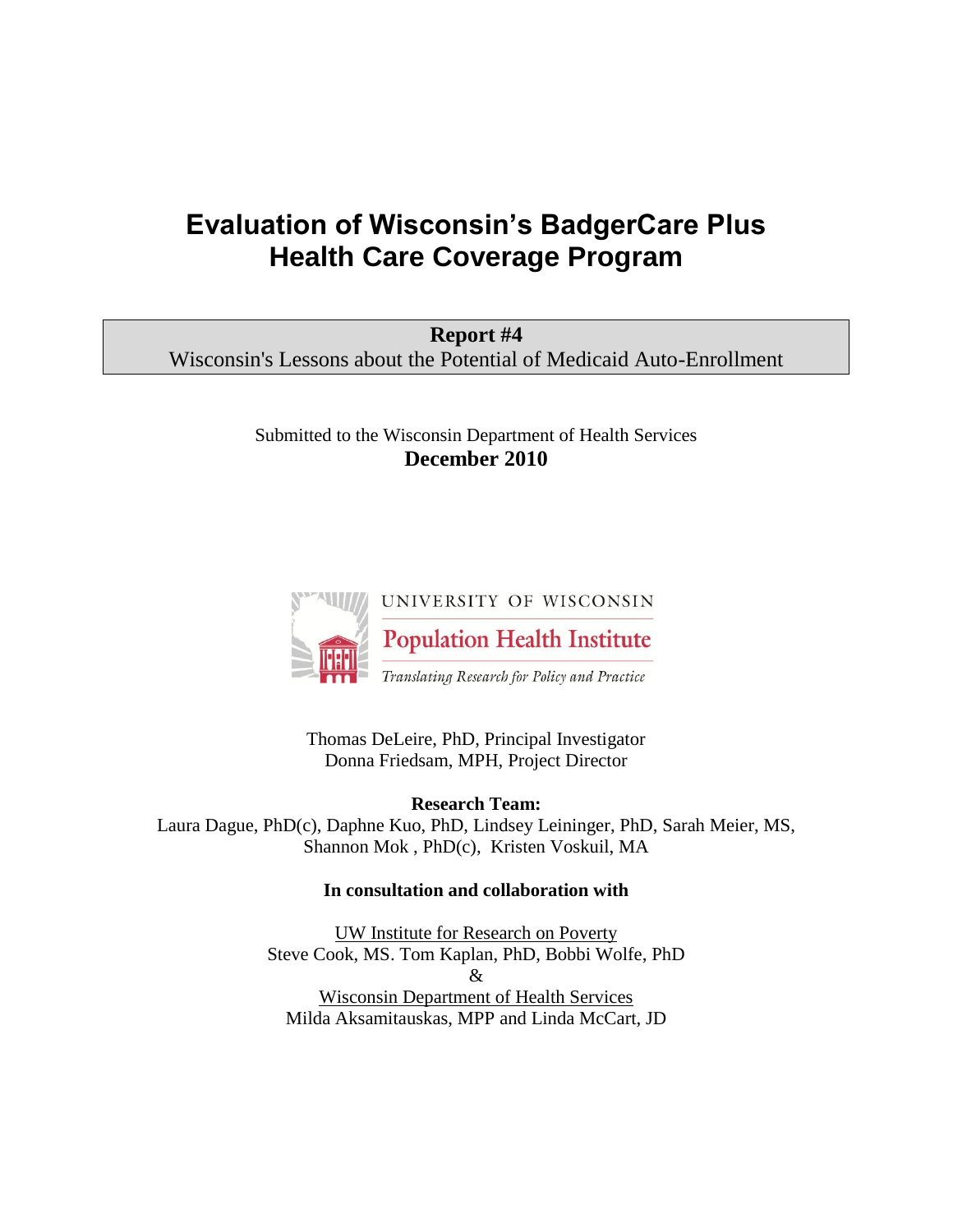## **Preface: BadgerCare Plus**

Wisconsin's BadgerCare Plus (BC+) program was designed to ensure access to health insurance coverage to virtually all Wisconsin children and to bolster coverage for parents and other caretaker adults. The program, launched in February of 2008, expanded upon BadgerCare (Wisconsin's Children's Health Insurance Program) and Medicaid. Its reforms included eligibility expansions; simplification of eligibility rules and enrollment and verification processes; and an aggressive marketing and outreach campaign.

BadgerCare Plus eliminated the income eligibility ceiling for children. Coverage operates as a single program with two insurance products: the Standard Plan, for enrollees < 200% Federal Poverty Level (FPL), and the Benchmark Plan, for enrollees >200% FPL. The former is the traditional Medicaid plan and requires only minimal cost-sharing, while the latter is comprised of a more limited set of covered services and requires co-payments on non-preventive services, similar to private insurance policies.

The premium threshold for children was set at 150% FPL under BadgerCare and was raised to 200% FPL under BadgerCare Plus. Modest-income children (200-300% FPL) enrolled in the Benchmark Plan are subject to premium payments that increase with family income level; premiums start at \$10 per month and are capped at 5% of total monthly income. The families of higher-income children (> 300% FPL) are required to pay the full cost of coverage in the Benchmark Plan, which amounted to approximately \$100 per month in 2008.

In contrast to the 200% income threshold imposed for children, the sliding-scale premium begins at 150% FPL for parents and caretakers; again, with total family premium contributions capped at 5% of monthly income. BadgerCare Plus also includes caretaker relatives in its definition of parental eligibility.

Prior to the launch of BadgerCare Plus, anti-crowd-out provisions were applied in the BadgerCare program but not in the Medicaid program. Under BadgerCare Plus, applicants with incomes over 150% FPL are subject to anti-crowd-out provisions. With good-cause exceptions, these individuals face a three-month waiting period for dropped coverage and they cannot have been offered employer-sponsored insurance (ESI) during the past 12 months or have the opportunity to enroll in ESI during the upcoming 3 months. The employer must cover at least 80% of the premium for the crowd-out provisions to apply.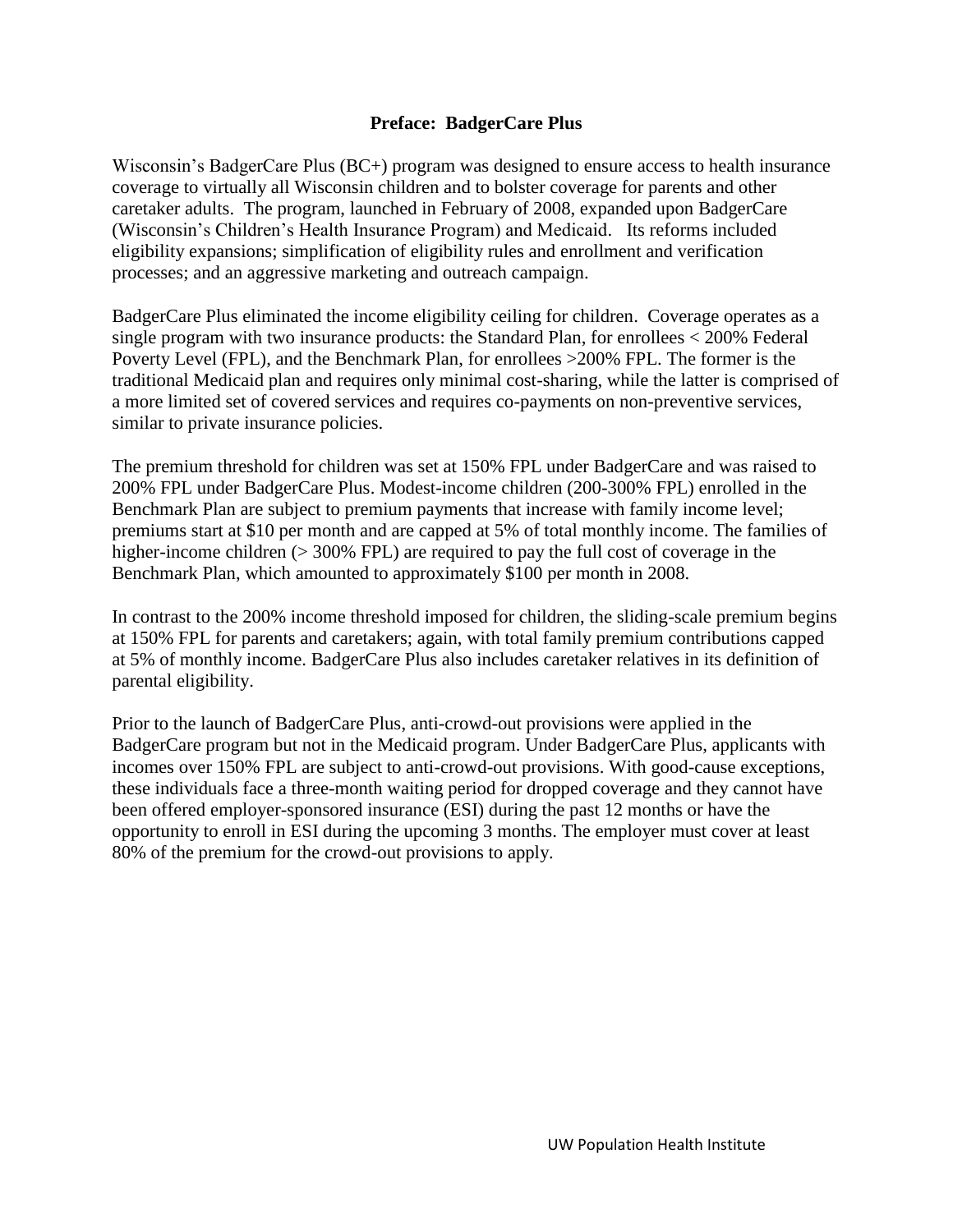**Study Purpose:** To assess if the auto-converted BadgerCare Plus enrollees' exit patterns differed from participants who enrolled through more traditional pathways.

## **Background**

The Wisconsin Department of Health Services (DHS) carried out a one-time auto-conversion effort immediately prior to BadgerCare Plus program launch (February 2008). This effort automatically enrolled over 44,000 previously ineligible or pending applicants – 92% of whom were siblings and/or parents of existing beneficiaries. This process involved applying new program eligibility criteria to previously ineligible individuals for whom there was current information in the State's administrative database. This included anyone who had at least one family member with an open case (already enrolled in State health programs in January 2008), or who had had a case closed 30 days before the BadgerCare Plus implementation (i.e., in December 2007).

The relevant policy changes that precipitated this conversion included the following: income limits were eliminated for children's coverage; crowd-out restrictions were lifted for some lowincome families with incomes below 150% FPL; some parents with income levels of 185-200% became newly eligible; and caretaker relatives of eligible children were granted eligibility at levels on par with biological and adoptive parents.

## **Data and Methods**

We used the Wisconsin CARES eligibility and enrollment system data from January 2006 through November 2009 to calculate enrollment trends and to analyze the exit rates of the cohort of February 2008 enrollees, some of whom were auto-enrolled. We calculated the monthly hazard rate of exiting BadgerCare Plus for this cohort separately by the manner of enrollment (auto-enrolled, traditional enrollment) in order to assess whether the auto-enrollees value their enrollment. This calculation helps indicate the degree to which auto-enrollment reaches persons who need and want such coverage.

We estimated Kaplan-Meier survival curves over a 22-month period for both populations and test for differences in the curves using a log-rank test. We also estimated Cox proportional hazards regression models to examine covariate-adjusted differences in exit rates between the two groups.

The regression model controls for county of residence and the county-level unemployment rate, rural/urban status, and individual- and household- level demographic characteristics. Individuallevel demographics include age and gender. Household-level demographics include the number of adults in the household, the number of children in the household, and the highest education level attained by any adult in the household. The regression model also includes control variables indicating levels of household income ( $\leq$ 150% FPL, 150-200% FPL, and  $\geq$ 200% FPL)

# **Results**

Wisconsin auto-enrolled 44,264 individuals into its BadgerCare Plus program in February 2008. The auto-enrollees comprised almost 63% of the 69,910 new enrollees who entered the program in February 2008. Over half of the auto-enrollees (59%) were parents, and the vast majority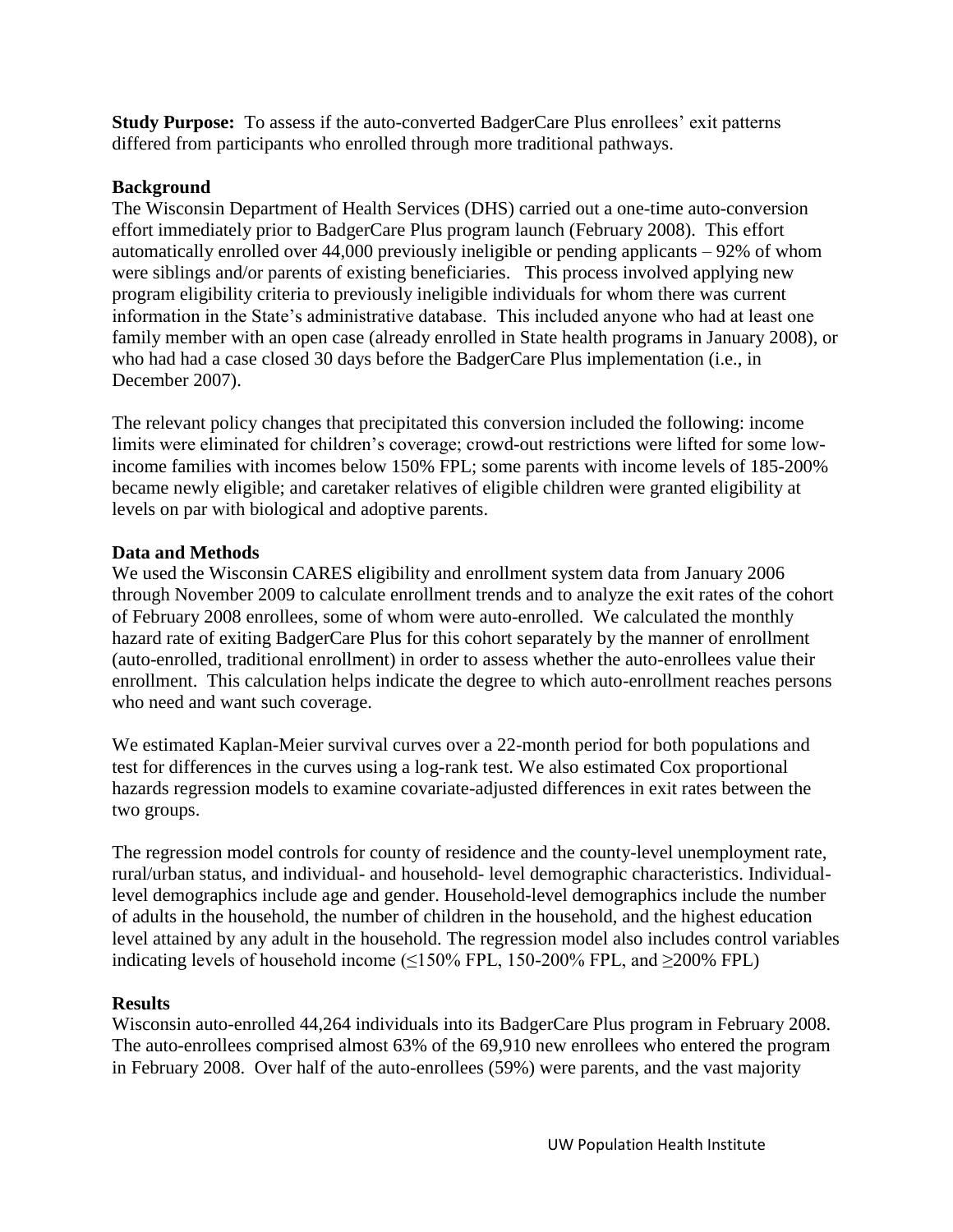(96%) of these parents had a family member already enrolled in public coverage when the autoenrollment took place.

Relative to other new February 2008 enrollees, the auto-enrollees were slightly older and belonged to larger households. Approximately two-thirds of both auto-enrollees and other new enrollees had incomes that were less than 150 % FPL and similar proportions in both groups had a required premium based on income (24% of non auto-enrollees and 22% of auto-enrollees).

Individuals who were auto-enrolled into the BadgerCare Plus Standard Plan—which is available to persons who are not required to pay premiums —had about the same rates of exit from the program over the subsequent 15 months as did non-auto-enrolled February 2008 enrollees (see Figure 1 for the exit experiences of Standard Plan adult enrollees). This population is most relevant for a comparison with a potential national Medicaid expansions under the Affordable Care Act, since that expansion will not require premiums.

By contrast, individuals who were auto-enrolled into the BadgerCare Plus Benchmark Plan and who had to pay premiums, exited the program at substantially higher rates than non-autoenrolled entrants (both of whom exit at far higher rates than enrollees in the BadgerCare Plus Standard Plan, results available upon request). Benchmark Plan enrollees, who have relatively higher incomes, may be unwilling or unable to pay the premiums, or may be more likely to have other options for coverage. These findings suggest that the auto-enrollment process works well for low-income populations who are not subject to premium payments.

### **Figure 1.**

Cumulative Likelihood of Disenrollment from the BadgerCare Plus Standard Plan by Means of Enrollment: Adult Enrollees Entering in February 2008



UW Population Health Institute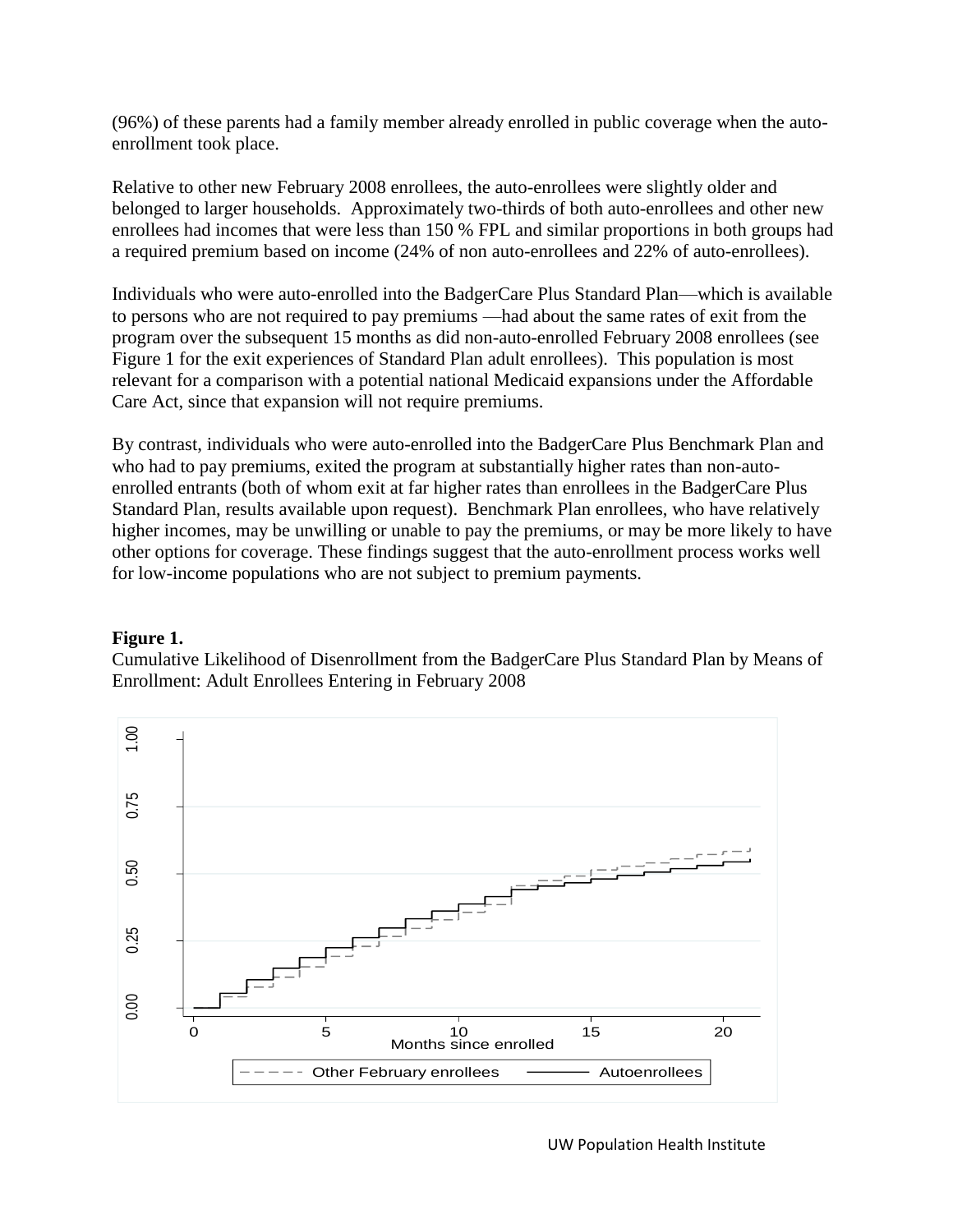#### **Discussion and Conclusions**

Wisconsin demonstrated – among the populations that did not pay premiums, as would be the case in a national Medicaid expansion – no qualitatively meaningful differences in the exit rates by the auto-converted individuals relative to those that sought out and applied for coverage. This evidence strongly suggests that auto-enrolled populations may need and value public coverage to the same degree as other enrollees.

As noted above, most of Wisconsin's auto-converted adults had a child already enrolled in public coverage. This suggests that parents are a readily available group to target for auto-enrollment elsewhere.

Wisconsin's auto-conversion process proved an effective route to reaching eligible individuals already connected to public insurance either through past enrollment or through the enrollment of a family member. This group had already demonstrated some proclivity toward participation in public benefits, and thus may be less likely to opt-out than might persons captured through a broader match with State income tax or unemployment insurance data, for example.

 **Figure 2.** Kaplan-Meier Estimates of Disenrollment: Auto-Converted Enrollees versus Other New February 2008 Enrollees

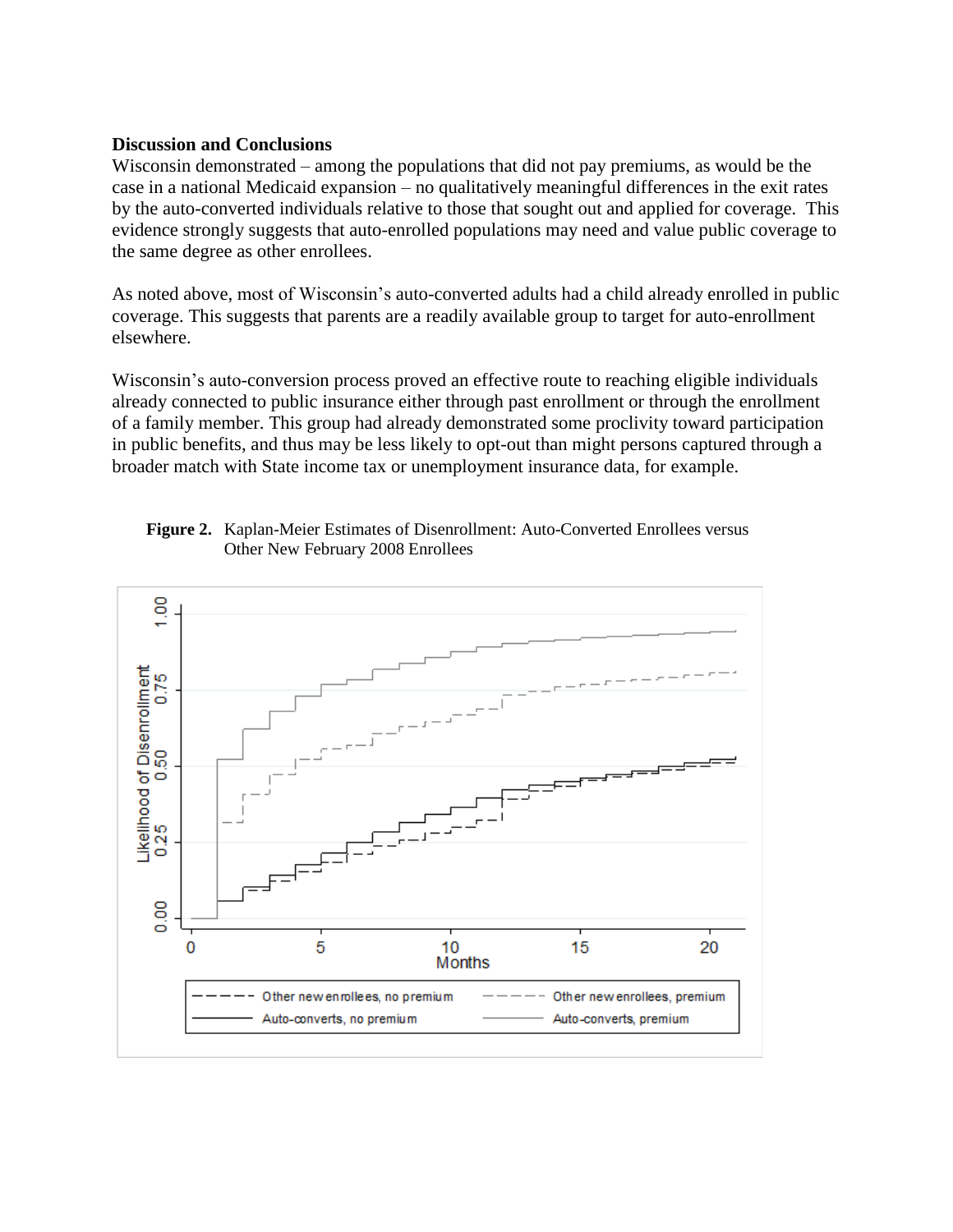|                                        | Auto-converts |       | Other Feb. entrants |       |
|----------------------------------------|---------------|-------|---------------------|-------|
|                                        | Mean          | SE    | Mean                | SE    |
| Individual-level covariates            |               |       |                     |       |
| <b>Black</b>                           | 0.15          | 0.36  | 0.11                | 0.31  |
| White                                  | 0.60          | 0.49  | 0.65                | 0.48  |
| Hispanic                               | 0.11          | 0.32  | 0.11                | 0.32  |
| Other race                             | 0.10          | 0.30  | 0.07                | 0.26  |
| Race unknown                           | 0.04          | 0.18  | 0.06                | 0.24  |
| Age                                    | 22.66         | 13.59 | 17.02               | 14.60 |
| Child                                  | 0.41          | 0.49  | 0.66                | 0.47  |
| Female                                 | 0.58          | 0.49  | 0.56                | 0.50  |
| Number of months continuously enrolled | 12.15         | 8.23  | 13.20               | 7.91  |
| Premium requirement                    | 0.22          | 0.41  | 0.24                | 0.43  |
| Age younger than 1                     | 0.01          | 0.09  | 0.10                | 0.30  |
| Age 1-5 years                          | 0.08          | 0.28  | 0.15                | 0.35  |
| Age 6-12 years                         | 0.21          | 0.41  | 0.23                | 0.42  |
| Age 13-18                              | 0.11          | 0.32  | 0.18                | 0.38  |
| Age 19-29                              | 0.27          | 0.44  | 0.12                | 0.32  |
| Age 30-39                              | 0.22          | 0.42  | 0.13                | 0.33  |
| Age over 40                            | 0.09          | 0.29  | 0.09                | 0.29  |
| Income under 150% FPL                  | 0.68          | 0.47  | 0.65                | 0.48  |
| Income between 150 and 200% FPL        | 0.25          | 0.43  | 0.16                | 0.37  |
| Income greater than 200% FPL           | 0.07          | 0.25  | 0.15                | 0.36  |
| Percent of Federal Poverty Level       | 1.41          | 0.66  | 1.57                | 0.87  |
| Rural                                  | 0.35          | 0.48  | 0.39                | 0.49  |
| Number of spells                       | 2.06          | 0.86  | 1.67                | 0.78  |
| Household level covariates             |               |       |                     |       |
| Household size                         | 4.26          | 1.66  | 3.74                | 1.55  |
| Number of children                     | 2.59          | 1.44  | 2.11                | 1.29  |
| Number of adults                       | 1.67          | 0.59  | 1.63                | 0.65  |
| Age of youngest member                 | 4.33          | 4.45  | 6.46                | 5.26  |
| Youngest member 0 years old            | 0.18          | 0.38  | 0.15                | 0.35  |
| Youngest member 1-5 years old          | 0.53          | 0.50  | 0.31                | 0.46  |
| Youngest member 6-12 years old         | 0.21          | 0.41  | 0.34                | 0.47  |
| Youngest member 13-18 years old        | 0.08          | 0.27  | 0.16                | 0.37  |
| No children in household               | 0.00          | 0.04  | 0.05                | 0.21  |
| Less than high school                  | 0.18          | 0.39  | 0.24                | 0.42  |
| High school graduate                   | 0.59          | 0.49  | 0.57                | 0.50  |
| More than high school                  | 0.22          | 0.42  | 0.20                | 0.40  |
| Number of individuals                  | 44,264        |       | 25,646              |       |

Table 1. Descriptive Statistics: Auto-Enrollees vs. Other New February 2008 Entrants

FPL, federal poverty level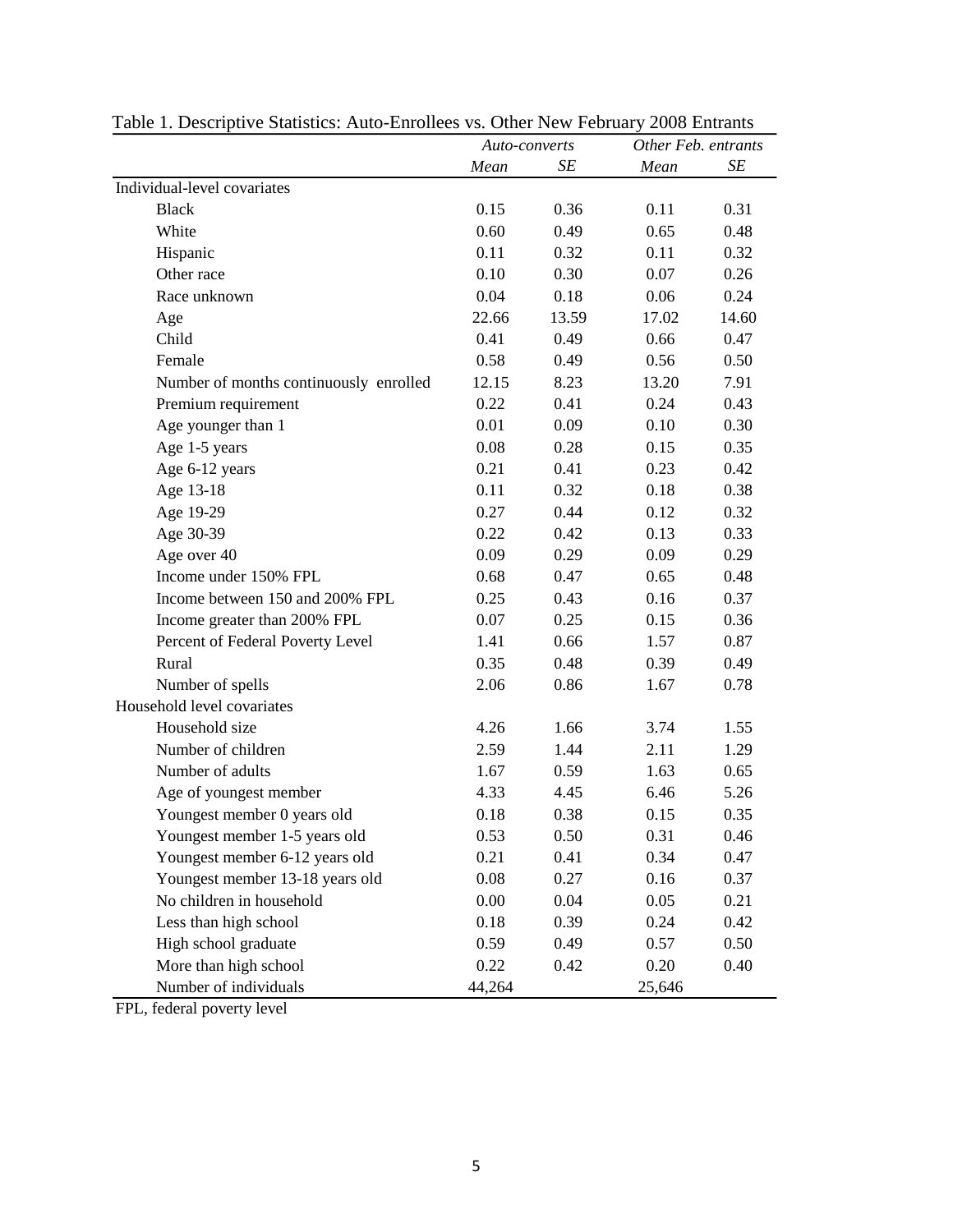| Variable                       | (I)        | (2)       | (3)        | (4)         |
|--------------------------------|------------|-----------|------------|-------------|
| Autoenrollee                   | $1.261**$  | $1.064**$ | $1.273**$  | $1.131**$   |
|                                | [0.013]    | [0.012]   | [0.015]    | [0.015]     |
| Premium required               | 3.599**    | 2.589**   | 2.923**    | $2.207**$   |
|                                | [0.039]    | [0.047]   | [0.050]    | [0.054]     |
| Autoenrollee*premium required  |            | 1.700**   |            | $1.513**$   |
|                                |            | [0.038]   |            | [0.038]     |
| Youngest household member 1-5  |            |           | $0.574**$  | $0.581**$   |
| years                          |            |           | [0.022]    | [0.022]     |
| Youngest household member 6-12 |            |           | $0.493**$  | $0.508**$   |
| years                          |            |           | [0.018]    | [0.018]     |
| Youngest household member 13-  |            |           | $0.443**$  | $0.461**$   |
| 18 years                       |            |           | [0.016]    | [0.017]     |
|                                |            |           | $0.447**$  | $0.470**$   |
| No children in household       |            |           | [0.017]    | [0.018]     |
| Female                         |            |           | 1.006      | 1.008       |
|                                |            |           | [0.011]    | [0.011]     |
|                                |            |           | $1.147**$  | 1.152**     |
| Number of adults in household  |            |           | [0.010]    | [0.010]     |
|                                |            |           | $0.932**$  | $0.935**$   |
| Number of kids in household    |            |           | [0.004]    | [0.0039]    |
|                                |            |           | 1.059**    | $1.053**$   |
| High school graduate           |            |           | [0.014]    | [0.014]     |
|                                |            |           | 1.096**    | 1.087**     |
| More than high school          |            |           | [0.018]    | [0.017]     |
| Rural                          |            |           | 1.219      | 1.263       |
|                                |            |           | [1.05]     | [1.069]     |
|                                |            |           | $0.783**$  | $0.738**$   |
| Income under 150% FPL          |            |           | [0.018]    | [0.016]     |
| Income between 150 and 200%    |            |           | 1.157**    | 1.066**     |
| <b>FPL</b>                     |            |           | [0.021]    | [0.020]     |
|                                |            |           | $0.731**$  | $0.731**$   |
| County unemployment rate       |            |           | [0.008]    | [0.008]     |
| County                         |            |           | X          | $\mathbf X$ |
| Observations                   | 876343     | 876343    | 832195     | 832195      |
| Log pseudo-likelihood          | -450525.09 | -450231.9 | -394757.99 | -394617.51  |

Table 2. Cox Proportional Hazards Estimates of Disenrollment, by Auto-Conversion Status. Sample: February 2008 BadgerCare Plus Entrants

Robust standard errors in brackets, clustered at individual level

\*\* p<0.01, \* p<0.05

Table reports hazard ratios

FPL, federal poverty level

Income over 200% FPL, premium not required excluded from columns 3 and 4 Youngest household member 0 years, male, less than high school education, urban excluded from columns 3 and 4

Columns 3 and 4 include controls for county of residence

"Premium required" is a time-varying dummy variable that reflects whether or not a premium was required in the given month